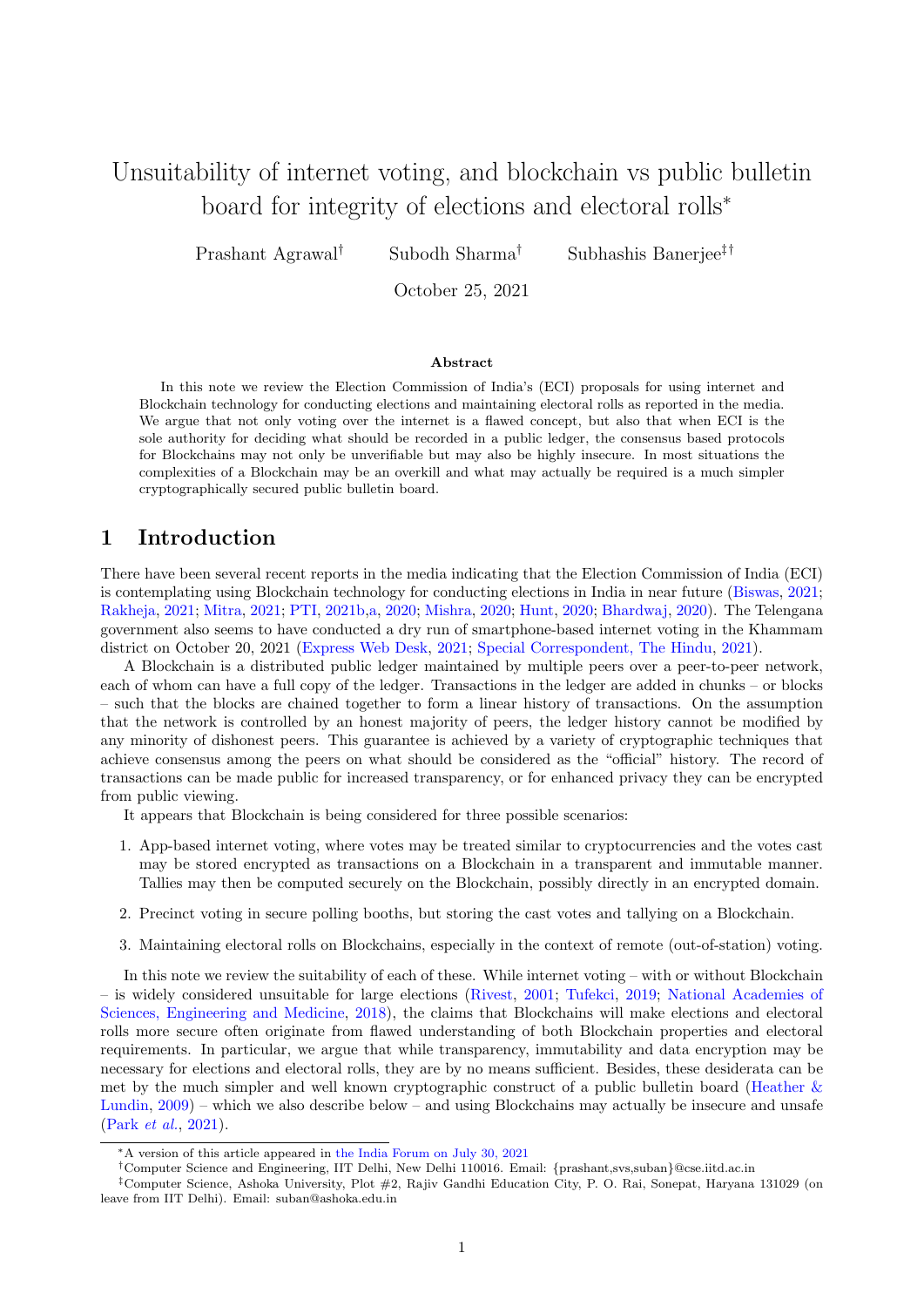### 2 Internet voting

App-based internet voting is considered unsafe for three main reasons.

First, it is practically almost impossible to make large-scale internet voting – with votes cast from people's homes and other private places – coercion free. Given the gender and other social realities, the possibility of vote coercion even from family members cannot be ruled out. There is also the possibility of other coercers insisting on 'screen sharing' during voting using any of the readily available software tools, which is virtually impossible to prevent in practice.

Second, it is impossible to assume that a general voter will have access to a device or an app that can be trusted to carry out the necessary voting tasks – for example, encrypting the vote and casting it over the internet – securely and privately. This is commonly known as the 'secure platform problem' [\(Rivest,](#page-5-8) [2001\)](#page-5-8). A voter may own electronic devices like smartphones, tablets, laptops and other computers, but is seldom aware of their internal functioning or is in full control of the underlying hardware, operating system or the application. In most situations there is no way for a voter to ensure that a genuine untampered version is running. As such, it is impossible to guarantee that these devices will not compromise vote secrecy or even carry out the necessary functions for casting a vote correctly. As has often been pointed out – "cryptography" is not the problem...The problem is interfacing the voter to the cryptography" [\(Rivest,](#page-5-8) [2001\)](#page-5-8).

Third, public verifiability and auditability – the two most crucial concerns in public elections – are always in doubt when votes are only recorded electronically. While ruling against electronic voting the German Constitutional Court made the following observation [\(NDI,](#page-5-12) [2009\)](#page-5-12):

"The use of voting machines which electronically record the voters' votes and electronically ascertain the election result only meets the constitutional requirements if the essential steps of the voting and of the ascertainment of the result can be examined reliably and without any specialist knowledge of the subject . . .

The legislature is not prevented from using electronic voting machines in elections if the possibility of a reliable examination of correctness, which is constitutionally prescribed, is safeguarded. A complementary examination by the voter, by the electoral bodies or the general public is possible for example with electronic voting machines in which the votes are recorded in another way beside electronic storage."

The principle of 'evidence-based elections' makes it imperative that "election officials should not only find the true winner(s) of an election, but... also provide the electorate convincing evidence that they did." (Park [et al.](#page-5-11), [2021\)](#page-5-11).

A necessary condition for elections to be auditable is that they should be software independent, which demands that "an undetected change or error in a system's software cannot cause an undetectable change in the election outcome" [\(Rivest,](#page-5-13) [2008\)](#page-5-13). This is not to say that software should not be used, but that it should be possible to detect any intended or unintended malfunctions by a well-defined audit protocol. This, in turn, makes it imperative to either use a voter-verified paper audit trail (VVPAT) or issue cryptographically secure secrecy preserving receipts to voters for their cast vote [\(Bernhard](#page-4-2) *et al.*, [2017\)](#page-4-2). The observations of the German Constitutional Court clearly makes the latter difficult, and the former is possible only for precinct voting. In view of this, in a recent report the national academies in the USA recommended against internet voting and suggested conducting elections – electronically or otherwise – where votes should (also) be recorded using human readable paper ballots [\(National Academies of Sciences, Engineering and Medicine,](#page-5-9) [2018\)](#page-5-9).

The Telengana experiment [\(Express Web Desk,](#page-5-7) [2021;](#page-5-7) [Special Correspondent, The Hindu,](#page-6-0) [2021\)](#page-6-0) appears to be ill-advised on all of the above counts.

### 3 Recording votes on a Blockchain vs on a public bulletin board

The term Blockchain is often used, "confusingly, to refer to a wide range of technologies, including distributed databases, hashing, digital signatures, and sometimes even multiparty computation and zero-knowledge proofs" (Park [et al.](#page-5-11), [2021\)](#page-5-11). A Blockchain implements the cryptographic concept of an append-only public bulletin board [\(Heather & Lundin,](#page-5-10) [2009\)](#page-5-10) where data can put up by multiple writers – sometimes encrypted – for public viewing and verification by all. It has two main properties:

1. what may be added on to the bulletin board is decided using a distributed consensus protocol by multiple mutually adversarial (or, at least non-colluding) participating trustees. Anybody can be a trustee in a permission-less Blockchain, whereas a permissioned Blockchain can only have a preapproved set of trustees,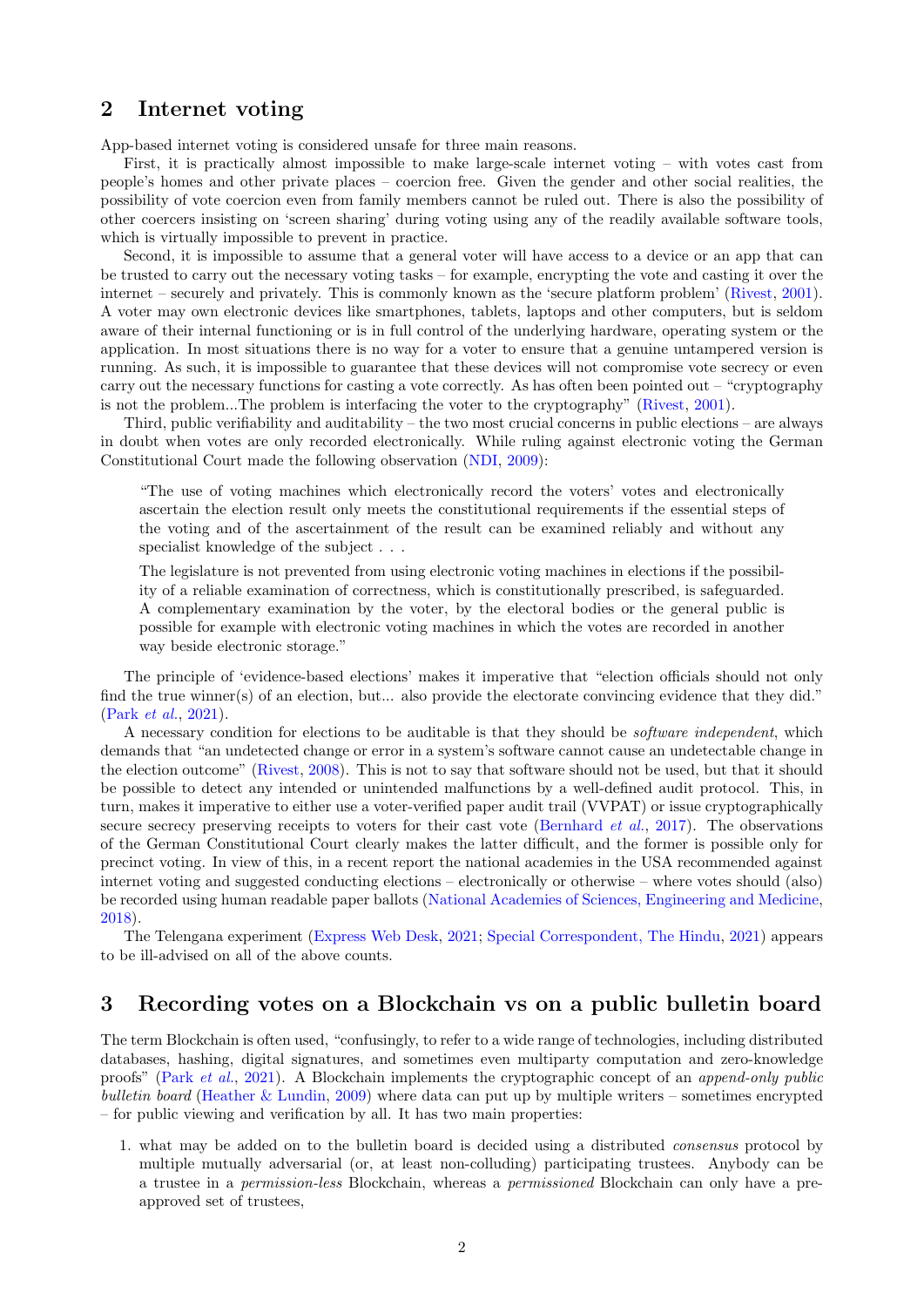2. the append-only bulletin board is unalterable, even by the maintainers. This is achieved by distributing the bulletin board such that each participant trustee has access to the entire bulletin board and by using cryptographic protections that guarantee that the bulletin board is immutable.

Note that the above two properties by themselves do not ensure that elections become safe; actually they are somewhat orthogonal to correctness of voting. Proclaiming elections to be correct would require providing publicly verifiable guarantees – even against possible insider attacks – that votes are *cast as intended*, recorded as cast and counted as recorded.

A permissioned Blockchain may be highly insecure when there are no multiple mutually adversarial entities to ensure the integrity of the bulletin board by consensus, and ECI is the sole authority to decide on what information should be displayed on the bulletin boards. That would tantamount to reposing unverifiable trust on the ECI. In fact, the possibility of collusion among the trustees always remains in permissioned Blockchains, and 51% attacks have also been orchestrated on permission-less ones [\(Proskauer](#page-5-14) [- Blockchain and the Law,](#page-5-14) [2020\)](#page-5-14).

Actually, which votes should be tallied must depend on non-repudiable records of cast votes – either receipts issued to voters after they have successfully cast their votes, or voter-verified paper records (e.g., VVPATs) or both - making any consensus protocol among multiple peers for deciding on recording and tallying of votes to be unnecessary (Park [et al.](#page-5-11), [2021\)](#page-5-11). ECI's obligation to account for every issued or printed record should automatically determine which votes should be tallied.

However, putting up this information transparently on a cryptographically secure public bulletin board is a welcome idea, and indeed it is common in many election protocols [\(Bernhard](#page-4-2) et al., [2017\)](#page-4-2). Implementing a full Blockchain when all that is required is a public bulletin board not only unnecessarily adds to the complexity but it may actually make the process unsafe.

In what follows we briefly describe the essential steps required in realising a public bulletin board.

## 4 An append-only public bulletin board

An append-only, immutable (tamper-proof) public (web) bulletin board [\(Heather & Lundin,](#page-5-10) [2009\)](#page-5-10), in which data can only be added at the end but never deleted, is a publicly readable sequence of bulletins that can be defined in terms of the following properties:

- Certified publishing: A public (web) bulletin board has certified publishing if whenever readers retrieve the contents of the board, they can determine with certainty (obtain a formal proof) for each bulletin on the board
	- 1. the identity of the (sub) authority that published the bulletin.
	- 2. the time of the publication within a pre-specified tolerance bound.

Failure to determine either of the above with certainty will indicate malfeasance or corruption of the bulletin board.

Unalterable history: A web bulletin board has unalterable history if, whenever a reader retrieves the contents of the board at two different time instances, she is able to verify that the board read at the later instance has exactly the same content as previously at the first instance (i.e., it is unaltered), except for possibly having some additional new bulletins appended at the end (that is, the board at the first instance is a prefix of the board at the second instance). Also, all readers see a consistent common history. If this is not the case, it indicates malfeasance or that the board has become corrupted.

In Section [A](#page-4-3) as an appendix we briefly describe for the interested reader how such immutable and transparent bulletin boards may be realised.

#### 4.1 Privacy of records

There is always an inherent tension between privacy and public transparency. The public web bulletin boards may be made privacy preserving by replacing the clear text messages on the bulletin boards either with their encryptions, or with their hashes (cryptographic digests that make the original messages unalterable, see Section [A](#page-4-3) in the appendix below) computed using a suitable publicly committed hash function.

In case the messages are encrypted, properties about them can be proved using *zero-knowledge proofs* [\(Goldwasser](#page-5-15) et al., [1985\)](#page-5-15) like in cryptocurrencies. A zero-knowledge proof shows credibly (provides a mathematical proof) that some statement is true without leaking any other auxiliary information in the process. For example, a zero-knowledge proof can convince a verifier that a ciphertext encrypts a valid vote without revealing any information about the vote itself.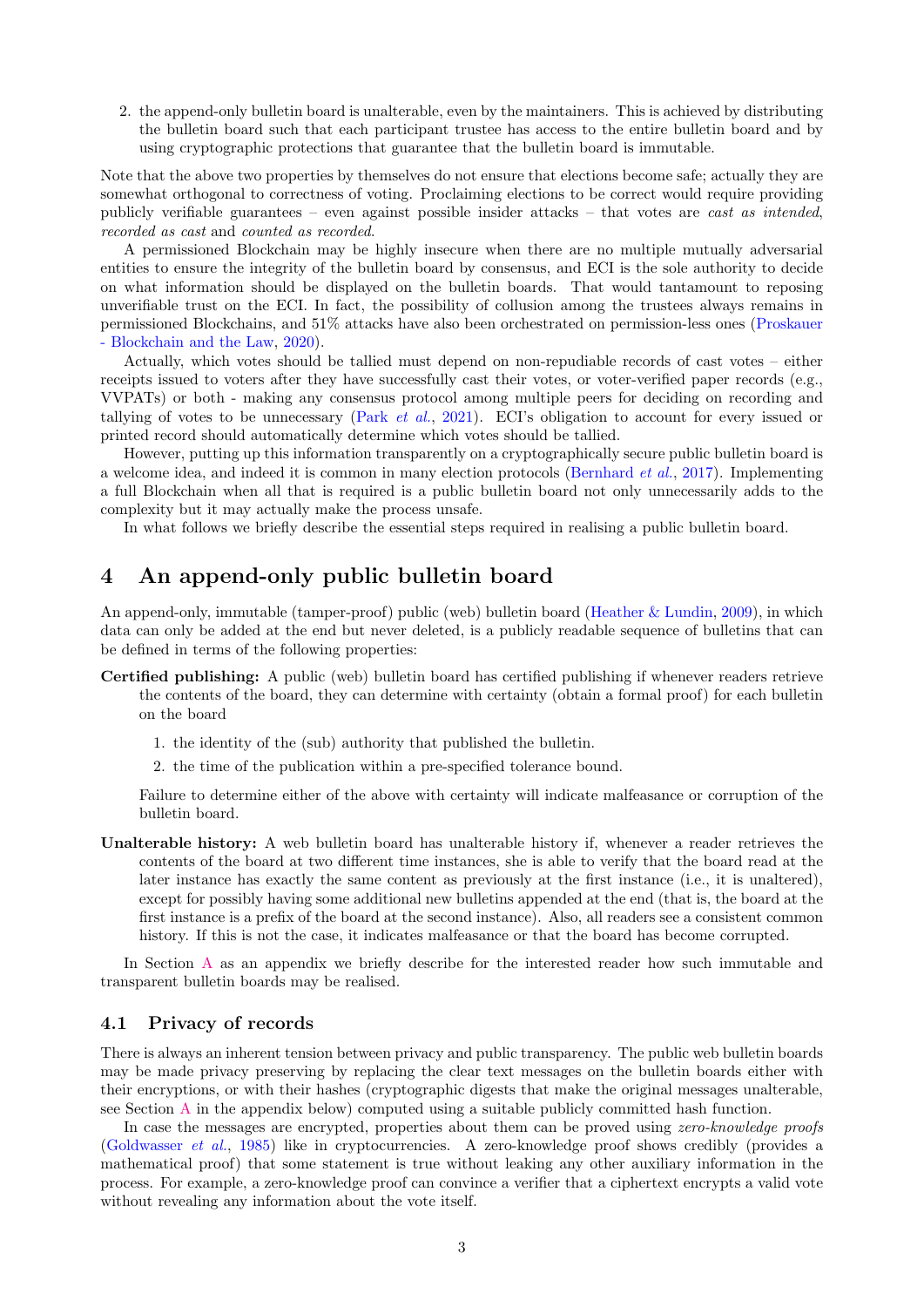# 5 Electoral rolls on public bulletin boards

In a recent report of the Citizens' Commission on Elections, Mander and Ramani [\(Mander & Ramani,](#page-5-16) [2021\)](#page-5-16) have pointed out several problems of exclusion and disenfranchisement that plague the electoral rolls in India. Whereas processes for inclusion – proactively identifying all eligible voters and making sure that they are able to vote, irrespective of whether they apply or not – require being particularly mindful of marginalised communities and careful process design at local community levels, some of the other problems related to exclusion and duplicate entries can be addressed by transparent and effective data processing.

We make some suggestions for organisation and processing of electoral roll data that do not require Blockchains but only public bulletin boards to ensure that

- 1. all applications for inclusion in electoral rolls whether by voters themselves, or by their representatives on their behalf – are correctly processed,
- 2. there are no spurious deletions from the electoral rolls,
- 3. there are no duplicate or false entries in the electoral rolls.

We propose to ensure the integrity of the electoral rolls by maintaining records in a manner that enables complete transparency and public verifiability of all decisions regarding enrolment, updates and deletions.

We suggest that the Election Commission of India (ECI) should maintain two public bulletin boards for each constituency – at a block/ward level granularity – which should be updated as and when changes occur.

- 1. Bulletin board of electoral rolls: This should be a self-contained bulletin board of the entire electoral roll – updated with all additions, deletions and changes till date – where each entry is timestamped and digitally signed by a competent authority in the ECI. Deletions and changes to existing entries should be made by appending fresh entries containing back-references to the original entry. The last entry in the bulletin board should override all relevant previous entries. This bulletin board should be used to create the official master electoral roll correct up to the time of the last update, and it should be possible to publicly determine the list of valid voters on any date from it.
- 2. Bulletin board of transaction records: This should contain
	- (a) the sequence of all enrolment applications received and enrolment records generated by the Electoral Registration Officers (ERO), and the processing information including reasons for acceptance or rejection
	- (b) the sequence of all change or deletion requests generated, and the processing information clearly citing the reasons for the change or deletion

For every application of enrolment, update or deletion, the concerned authority in the ECI should be obligated to issue a digitally signed receipt using which a voter (or her representative) should be able to search for her application processing status on the bulletin boards. Missing processing information for a signed receipt will indicate a failure of the ECI to fulfil an obligation. Every entry in the append-only bulletin boards should be timestamped and digitally signed by a concerned competent authority. Any member of the public should be able to verify the authenticity and the integrity of the bulletin boards. Authorised entities (may even be everybody) should be able to carry out search, deduplication and audit operations on the bulletin boards.

The bulletin boards may be made privacy preserving by replacing the messages with their hashes in the bulletins. Hashes not only hide the underlying message but also ensure that the original message cannot be altered. Access to the original messages may only be given to a restricted set of authorised entities who may be empowered to audit after authentication. It is to be noted that there is no theory to substantiate that publishing only image records of electoral rolls – as is the current practice of the ECI – protects privacy, and it only serves to make searching the database difficult for an honest operator.

Similar public bulletin boards may also be considered for maintaining applications and processing records of out-of-station voters if and when a remote voting scheme for migrant voters is implemented.

# 6 Conclusion

We have explained why internet voting is inappropriate, and have argued that for the common functions in elections and maintenance of electoral rolls using Blockchain may be an overkill and a simpler implementation of a public bulletin board will suffice. We have also argued that when there is only one authority (ECI) to oversee an election, using a Blockchain may, in fact, be insecure.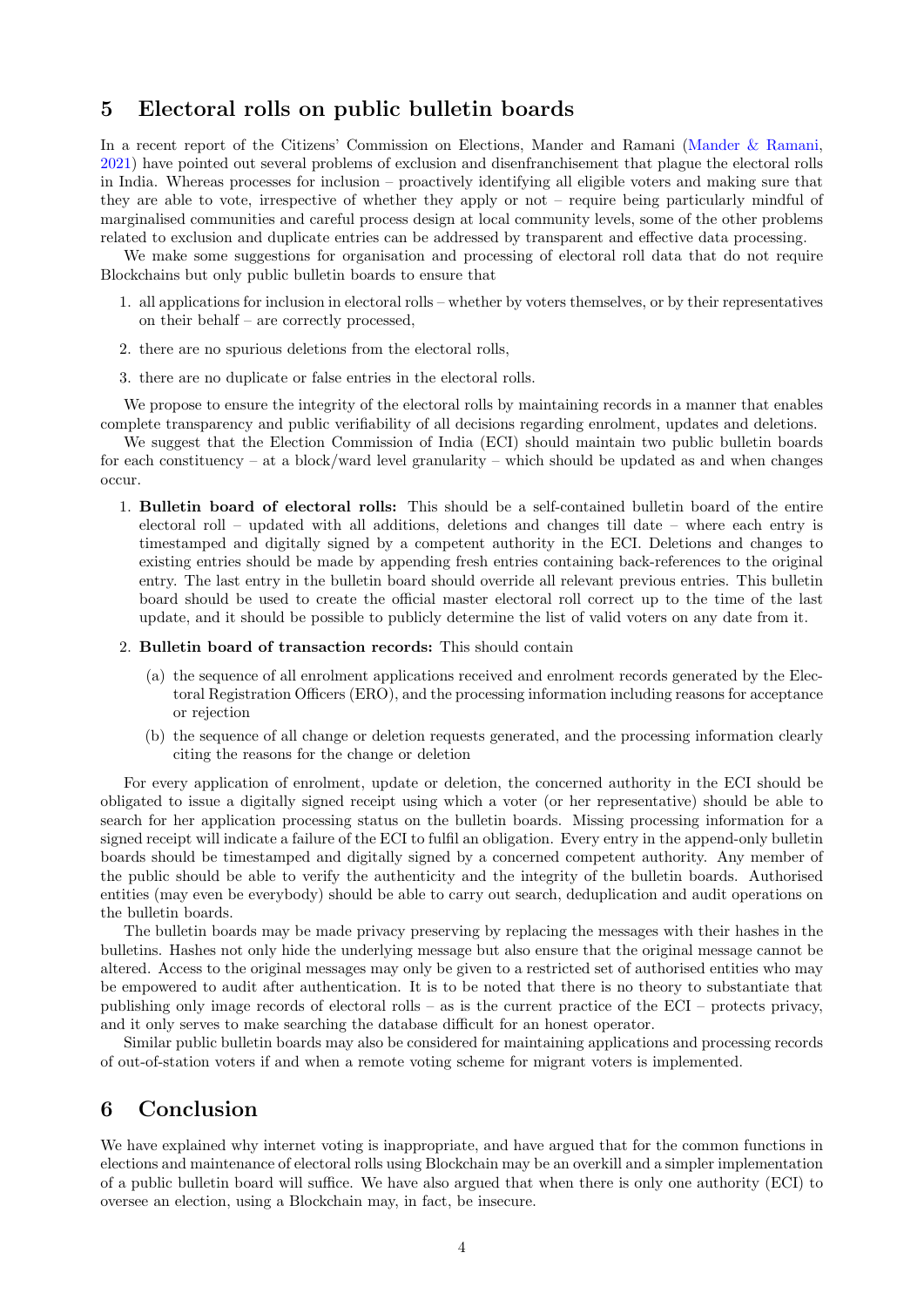# <span id="page-4-3"></span>A Appendix: Construction of an append-only public bulletin board

The construction of a public bulletin board consisting a sequence of bulletins  $\langle B_1, B_2, \ldots, B_n \rangle$  is based on two technical concepts from computer science:

- 1. Digital signature: The digital signature  $s = \text{sign}(msg, sk)$  of a message msg is signed using a publicly known function sign and a secret key sk, and it can be verified using a publicly known function **verify**(msg, s, pk) which returns either true or false, using the public key pk of the signing authority. A digital signature is non-repudiable and the signature and the integrity of the message can be publicly verified by anybody using the pre-published public key of the signer.
- 2. **Hash function:** A hash  $h = H(msg)$  of a message msg is computed using a publicly known hash function H. A hash function has two main properties. It is *one-way*, i.e., given a hash value h it is computationally difficult (intractable) to find a msq such that  $h = H(msq)$ ; and is collision resistant, i.e., finding  $msg_1$  and  $msg_2$  such that  $H(msg_1) = H(msg_2)$  is computationally difficult. The above two properties guarantee that once the hash of a message is published, it becomes practically impossible to alter the message.

Using the above, a public bulletin board may be realised by requiring that for each bulletin  $B_i$ 

$$
B_i = (m_i, T_i, W_i, h_i, WSign_i, BSign_i)
$$

where  $m_i$  is the message of the bulletin and must contain a searchable reference to an issued receipt or a commitment,  $T_i$  is the writer's timestamp,  $W_i$  is the identity of the writer (the sub-authority of ECI that is posting the message),  $h_i$  is a hash computed by any suitable publicly committed cryptographically secure one-way and collision resistant hash function H,  $WSign_i$  and  $BSign_i$  are signed terms as described below. The bulletins must satisfy the following invariant:

- 1.  $h_i = H(m_i \cdot T_i \cdot W_i \cdot h_{i-1})$ ; where  $h_0 = 0$  and  $\cdot$  is the string concatenation operator.
- 2.  $WSian_i = SW_i(h_i);$  where  $SW_i()$  indicates signing with the private key of the writer.
- 3.  $BSign_i = SB_i(WSign_i \cdot T'_i)$ ; where  $SB_i()$  indicates signing with the private key of the bulletin board, and  $T_i'$  is the bulletin board's timestamp at the time of signing, which must be within a bounded small delay after the writer's timestamp.

The above will have protection against insertion, deletion and alteration of messages even if the writers and the bulletin board collude [\(Heather & Lundin,](#page-5-10) [2009\)](#page-5-10). If the writer and the bulletin board maintainer are the same authority (not recommended; the bulletin board may be maintained by an independent agency, or even multiple independent agencies) then it will be necessary for some readers to read whenever there is an update (or at least once in a while), or for the bulletin board to push out (upload) the differential bulletin board content to some neutral place. Concurrency control for multiple writers may be realised by serializing using standard distributed computing protocols.

The requirements outlined above constitute a special case where all writing authorities are sub-jurisdictions of the ECI and there is no possibility of any conflict in the time order of writing records, and the requirements of precise timing of reading and writing are somewhat relaxed.

### References

- <span id="page-4-2"></span>Bernhard, Matthew, Benaloh, Josh, Halderman, J. Alex, Rivest, Ronald L., Ryan, Peter Y. A., Stark, Philip B., Teague, Vanessa, Vora, Poorvi L., & Wallach, Dan S. 2017. Public evidence from secret ballots. Pages 84–109 of: Electronic voting - second international joint conference, e-vote-id 2017, bregenz, austria, october 24-27, 2017, proceedings.
- <span id="page-4-1"></span>Bhardwaj, Deeksha. 2020. Election commission's tech advisory panel to assess options for remote voting. [https://www.hindustantimes.com/india-news/election-commission-s-tech-advisory](https://www.hindustantimes.com/india-news/election-commission-s-tech-advisory-panel-to-assess-options-for-remote-voting/story-DmIfzwM1QTCHyM7lu8vf3J.html)[panel-to-assess-options-for-remote-voting/story-DmIfzwM1QTCHyM7lu8vf3J.html](https://www.hindustantimes.com/india-news/election-commission-s-tech-advisory-panel-to-assess-options-for-remote-voting/story-DmIfzwM1QTCHyM7lu8vf3J.html). [Online September 12, 2020].
- <span id="page-4-0"></span>Biswas, Atanu. 2021. From EVMs to Blockchain-based e-voting? [https://www.newindianexpress.com/](https://www.newindianexpress.com/opinions/2021/apr/26/from-evms-to-blockchain-based-e-voting-2294834.html) [opinions/2021/apr/26/from-evms-to-blockchain-based-e-voting-2294834.html](https://www.newindianexpress.com/opinions/2021/apr/26/from-evms-to-blockchain-based-e-voting-2294834.html). [Online April 26, 2021].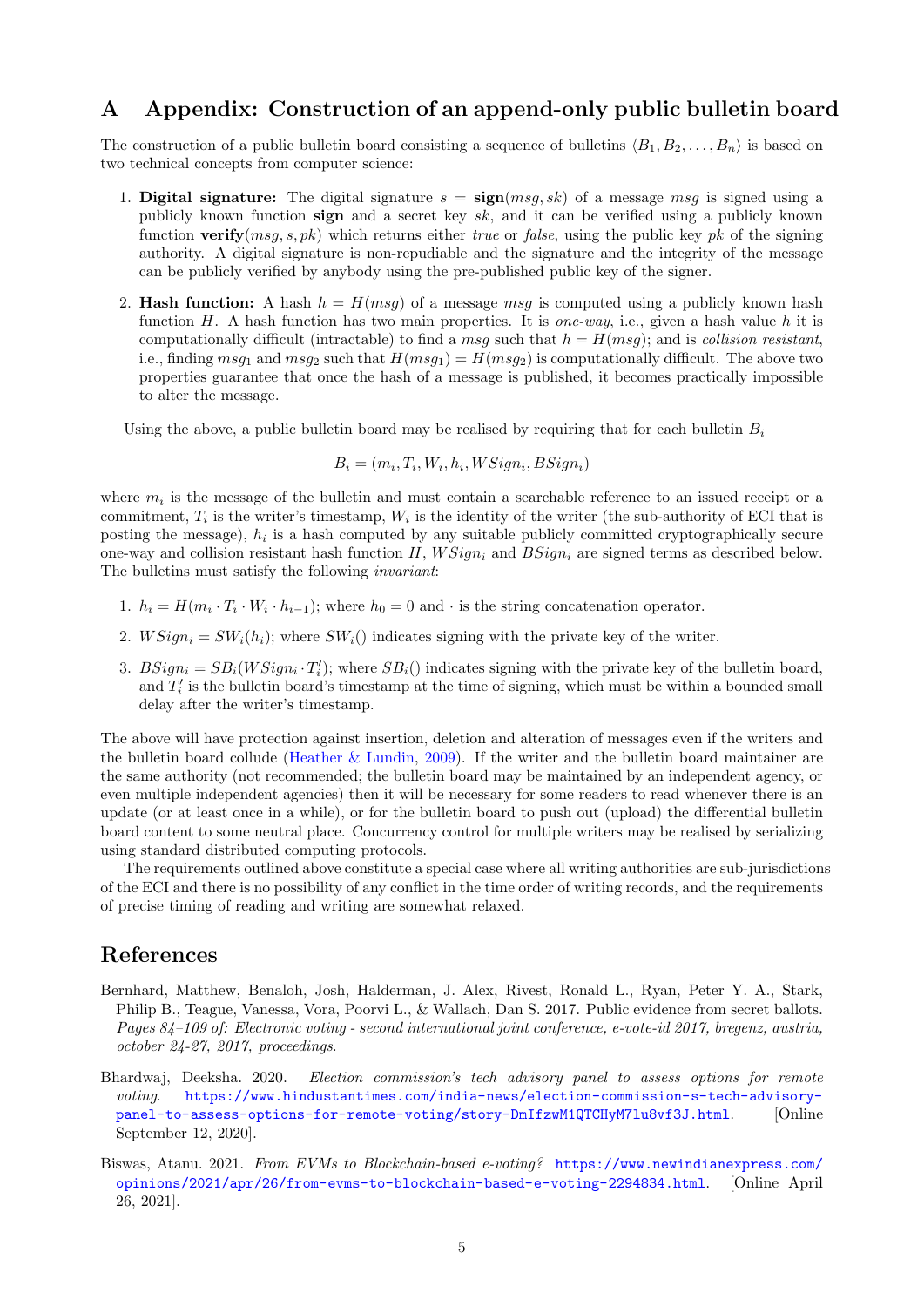- <span id="page-5-7"></span>Express Web Desk. 2021. Dry run of India's first smartphone-based e-voting in Telangana district on Oct 20. [https://indianexpress.com/article/cities/hyderabad/telangana-khammam-dummy](https://indianexpress.com/article/cities/hyderabad/telangana-khammam-dummy-election-smartphone-e-voting-7557446/)[election-smartphone-e-voting-7557446/](https://indianexpress.com/article/cities/hyderabad/telangana-khammam-dummy-election-smartphone-e-voting-7557446/). [Online October 7, 2021].
- <span id="page-5-15"></span>Goldwasser, S, Micali, S, & Rackoff, C. 1985. The knowledge complexity of interactive proof-systems. Pages 291–304 of: Proceedings of the seventeenth annual acm symposium on theory of computing. STOC '85. New York, NY, USA: ACM.
- <span id="page-5-10"></span>Heather, James, & Lundin, David. 2009. The append-only web bulletin board. *Pages 242–256 of:* Degano, Pierpaolo, Guttman, Joshua, & Martinelli, Fabio (eds), Formal aspects in security and trust. Berlin, Heidelberg: Springer Berlin Heidelberg.
- <span id="page-5-6"></span>Hunt, Mia. 2020. India to develop blockchain voting system. [https://www.globalgovernmentforum.com/](https://www.globalgovernmentforum.com/india-to-develop-blockchain-voting-system/) [india-to-develop-blockchain-voting-system/](https://www.globalgovernmentforum.com/india-to-develop-blockchain-voting-system/). [Online February 17, 2020].
- <span id="page-5-16"></span>Mander, Harsh, & Ramani, Venkatesan. 2021. Electoral Roll and Exclusi1on of Vulnerable Sections from Voting. In: Lokur, Justice (Retd.) Madan, Habibullah, Wajahat, Hariparanthaman, Justice (Retd.), Kumar, Arun, Banerjee, Subhashis, Philipose, Pamela, Burra, Sundar, & Devasahayam, M. G. (eds), An Inquiry into India's Election System: Report of the Citizens' Commission on Elections (Volume II: Are Elections in India Free and Fair?).
- <span id="page-5-5"></span>Mishra, Shaily. 2020. Experts debate using blockchain for remote voting in India. [https://www.](https://www.sundayguardianlive.com/news/experts-debate-using-blockchain-remote-voting-india) [sundayguardianlive.com/news/experts-debate-using-blockchain-remote-voting-india](https://www.sundayguardianlive.com/news/experts-debate-using-blockchain-remote-voting-india). [Online October 3, 2020].
- <span id="page-5-1"></span>Mitra, Siuli. 2021. Election Commission of India working with IIT Madras and CDAC for a more efficient voting system. [https://static.psa.gov.in/psa-prod/psa](https://static.psa.gov.in/psa-prod/psa_custom_files/Election%20Commission%20of%20India-IIT%20Madras.pdf)\_custom\_files/Election%20Commission% [20of%20India-IIT%20Madras.pdf](https://static.psa.gov.in/psa-prod/psa_custom_files/Election%20Commission%20of%20India-IIT%20Madras.pdf). [Online April 21, 2021; Accessed June 4, 2021].
- <span id="page-5-9"></span>National Academies of Sciences, Engineering and Medicine. 2018. Securing the vote: Protecting american democracy. Washington, DC: The National Academies Press.
- <span id="page-5-12"></span>NDI. 2009. The Constitutionality of Electronic Voting in Germany. [https://www.ndi.org/e-voting](https://www.ndi.org/e-voting-guide/examples/constitutionality-of-electronic-voting-germany)[guide/examples/constitutionality-of-electronic-voting-germany](https://www.ndi.org/e-voting-guide/examples/constitutionality-of-electronic-voting-germany). [Accessed June 8, 2020].
- <span id="page-5-11"></span>Park, Sunoo, Specter, Michael, Narula, Neha, & Rivest, Ronald L. 2021. Going from bad to worse: from Internet voting to blockchain voting. *Journal of cybersecurity*,  $7(1)$ .
- <span id="page-5-14"></span>Proskauer - Blockchain and the Law. 2020. Blockchain 51% Attacks – Lessons Learned for Developers and Trading Platform Operators. [https://www.jdsupra.com/legalnews/blockchain-51-attacks](https://www.jdsupra.com/legalnews/blockchain-51-attacks-lessons-learned-25298/)[lessons-learned-25298/](https://www.jdsupra.com/legalnews/blockchain-51-attacks-lessons-learned-25298/). [Online February 13, 2020].
- <span id="page-5-4"></span>PTI. 2020. EC with IIT-Madras to explore blockchain technology for voting. [https://government.](https://government.economictimes.indiatimes.com/news/digital-india/ec-with-iit-madras-to-explore-blockchain-technology-for-voting/74161191) [economictimes.indiatimes.com/news/digital-india/ec-with-iit-madras-to-explore](https://government.economictimes.indiatimes.com/news/digital-india/ec-with-iit-madras-to-explore-blockchain-technology-for-voting/74161191)[blockchain-technology-for-voting/74161191](https://government.economictimes.indiatimes.com/news/digital-india/ec-with-iit-madras-to-explore-blockchain-technology-for-voting/74161191). [Online February 20, 2020].
- <span id="page-5-3"></span>PTI. 2021a. CEC Says Mock Trials for Blockchain-Aided 'Remote Voting' to Begin Soon. [https://](https://thewire.in/government/election-commission-national-voters-day-remote-voting) [thewire.in/government/election-commission-national-voters-day-remote-voting](https://thewire.in/government/election-commission-national-voters-day-remote-voting). [Online January 25, 2021].
- <span id="page-5-2"></span>PTI. 2021b. E-voting to become reality soon? EC working with IIT-M on Blockchain Technology. [https://www.livemint.com/elections/assembly-elections/evoting-to-become-reality](https://www.livemint.com/elections/assembly-elections/evoting-to-become-reality-soon-ec-working-with-iit-m-on-blockchain-technology-11616755074358.html)[soon-ec-working-with-iit-m-on-blockchain-technology-11616755074358.html](https://www.livemint.com/elections/assembly-elections/evoting-to-become-reality-soon-ec-working-with-iit-m-on-blockchain-technology-11616755074358.html). [Online March 26, 2021].
- <span id="page-5-0"></span>Rakheja, Harshit. 2021. India Explores Blockchain-Based E-Voting By 2024 General Elections. [https://inc42.com/buzz/india-explores-blockchain-based-e-voting-by-2024-general](https://inc42.com/buzz/india-explores-blockchain-based-e-voting-by-2024-general-elections/)[elections/](https://inc42.com/buzz/india-explores-blockchain-based-e-voting-by-2024-general-elections/). [Online March 27, 2021].
- <span id="page-5-8"></span>Rivest, Ronald L. 2001. Electronic Voting. [https://people.csail.mit.edu/rivest/Rivest-](https://people.csail.mit.edu/rivest/Rivest-ElectronicVoting.pdf)[ElectronicVoting.pdf](https://people.csail.mit.edu/rivest/Rivest-ElectronicVoting.pdf). [Accessed April 29, 2019].
- <span id="page-5-13"></span>Rivest, Ronald L. 2008. On the notion of software independence in voting systems. Philosophical Transactions of the Royal Society A: Mathematical, Physical and Engineering Sciences, 366(1881), 3759–3767.